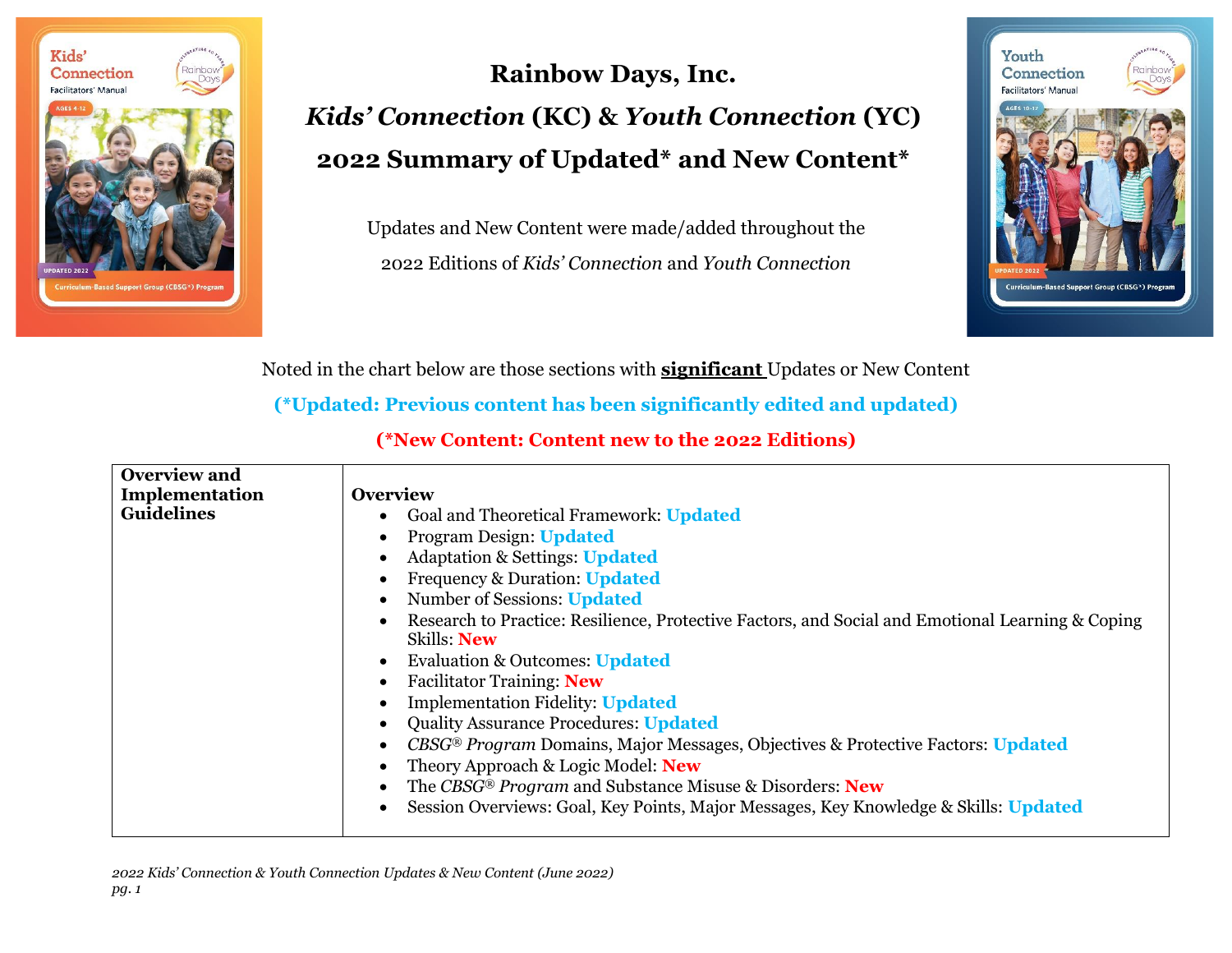|                                                 | <b>Implementation Guidelines</b><br>The CBSG Program Session Format: Updated<br><b>Facilitator Tips: Updated &amp; New</b><br>$\bullet$                                                                                                                                                                                             |
|-------------------------------------------------|-------------------------------------------------------------------------------------------------------------------------------------------------------------------------------------------------------------------------------------------------------------------------------------------------------------------------------------|
| <b>Session 1:</b><br><b>Getting to Know You</b> | Goal, Key Points, Guided Discussion & Questions: Updated<br>Activity Descriptions & Activities: Updated & New<br><b>Kids' Connection:</b><br>Major Message Stars (D & E)<br>$\bullet$<br><b>Youth Connection:</b><br>Who Am I? I AM(All) (Formerly Pick and Choose)<br>$\bullet$                                                    |
| <b>Session 2:</b><br>A Celebration of Me        | Goal, Key Points, Guided Discussion & Questions: Updated<br>Activity Descriptions & Activities: Updated & New<br><b>Kids' Connection:</b><br>I Am Special Because I AM(A & B)<br>$\bullet$<br>• I Am Special Because I AM(D, E)<br><b>Youth Connection:</b><br>I Am Special Because I AM(All) (Formerly Specialty Bag)<br>$\bullet$ |
| <b>Session 3:</b><br><b>Feelings</b>            | Goal, Key Points, Guided Discussion & Questions: Updated<br>Activity Descriptions & Activities: Updated & New<br><b>Kids' Connection:</b><br>All My Feelings are Okay (Formerly Feelings Bag)<br>• When the Wind Blows $(D & E)$<br><b>Youth Connection:</b><br>All My Feelings Are Okay (All) (Formerly Feelings Bag)<br>$\bullet$ |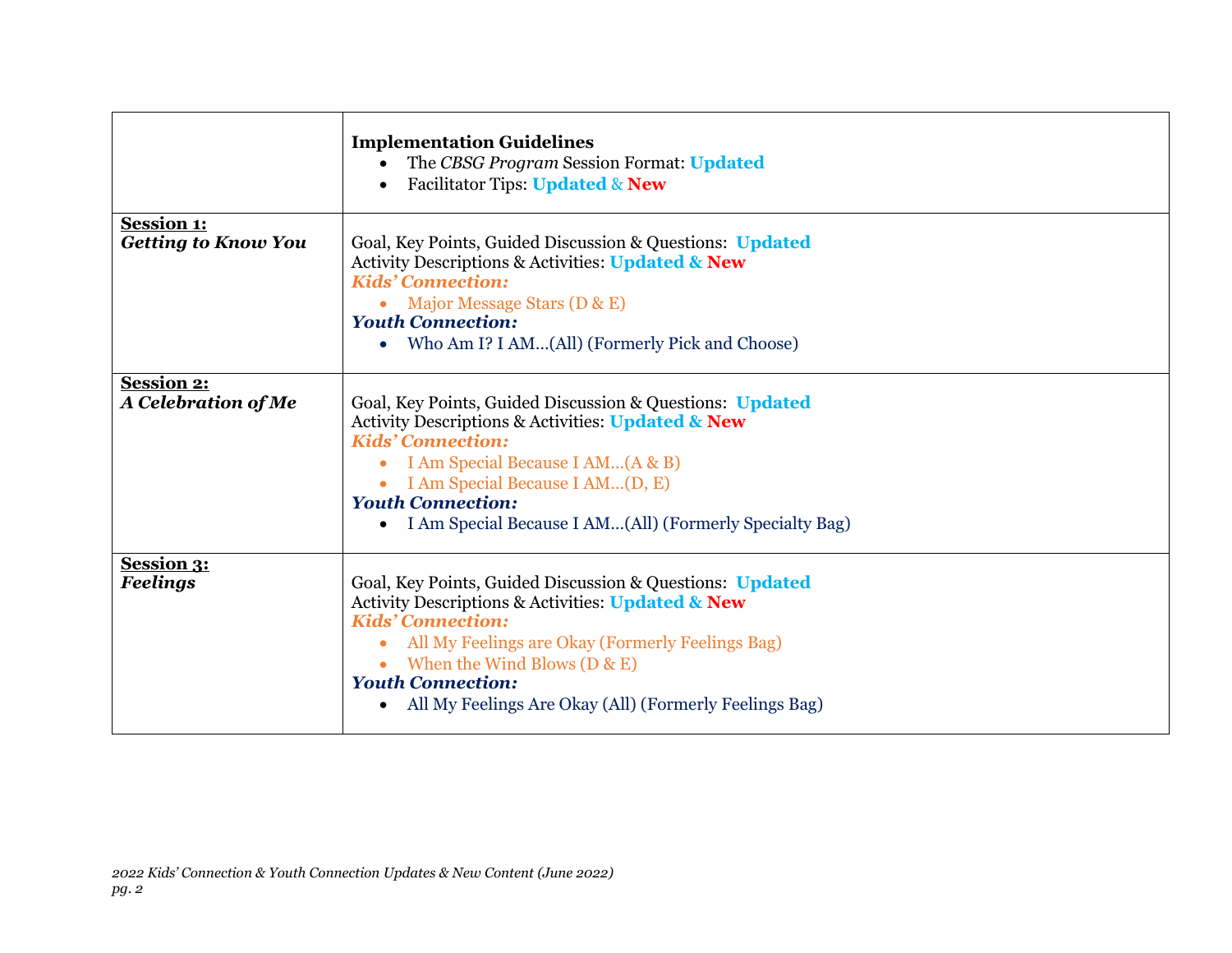| <b>Session 4:</b><br><b>Managing Anger</b>                    | Goal, Key Points, Guided Discussion & Questions: Updated<br>Activity Descriptions & Activities: Updated & New<br><b>Kids' Connection:</b><br>Glitter Jar (All)<br>$\bullet$<br>Managing Anger Scenarios (A, B)<br><b>Managing Anger Scenarios (C)</b><br>$\bullet$<br><b>Managing Anger Scenarios (D)</b><br>$\bullet$<br><b>Anger Alternative</b><br>$\bullet$<br>Anger: Don't Let it Get the Best of You (D,E)<br>Candy Anger Game (D,E)<br>$\bullet$<br><b>Managing Anger Scenarios (E)</b><br><b>Youth Connection:</b><br>Managing Anger Scenarios (D)<br>Managing Anger Scenarios (E)<br>Expressing Myself Letter (E,F)<br>Managing Anger Scenarios (F) |
|---------------------------------------------------------------|--------------------------------------------------------------------------------------------------------------------------------------------------------------------------------------------------------------------------------------------------------------------------------------------------------------------------------------------------------------------------------------------------------------------------------------------------------------------------------------------------------------------------------------------------------------------------------------------------------------------------------------------------------------|
| <b>Session 5:</b><br><b>Dreams and Goal</b><br><b>Setting</b> | Goal, Key Points, Guided Discussion & Questions: Updated<br><b>Activity Descriptions &amp; Activities: Updated &amp; New</b><br><b>Youth Connection:</b><br>College Application (F)<br><b>Job Application (F)</b>                                                                                                                                                                                                                                                                                                                                                                                                                                            |
| <b>Session 6:</b><br><b>Making Healthy</b><br><b>Choices</b>  | Goal, Key Points, Guided Discussion & Questions: Updated<br>Activity Descriptions & Activities: Updated & New<br><b>Kids' Connection:</b><br>Hurry & Decide (D,E)<br>$\bullet$<br>Situation Solution Scenarios (D,E)<br><b>Youth Connection:</b><br>Situation Solution Scenarios (All)<br>$\bullet$                                                                                                                                                                                                                                                                                                                                                          |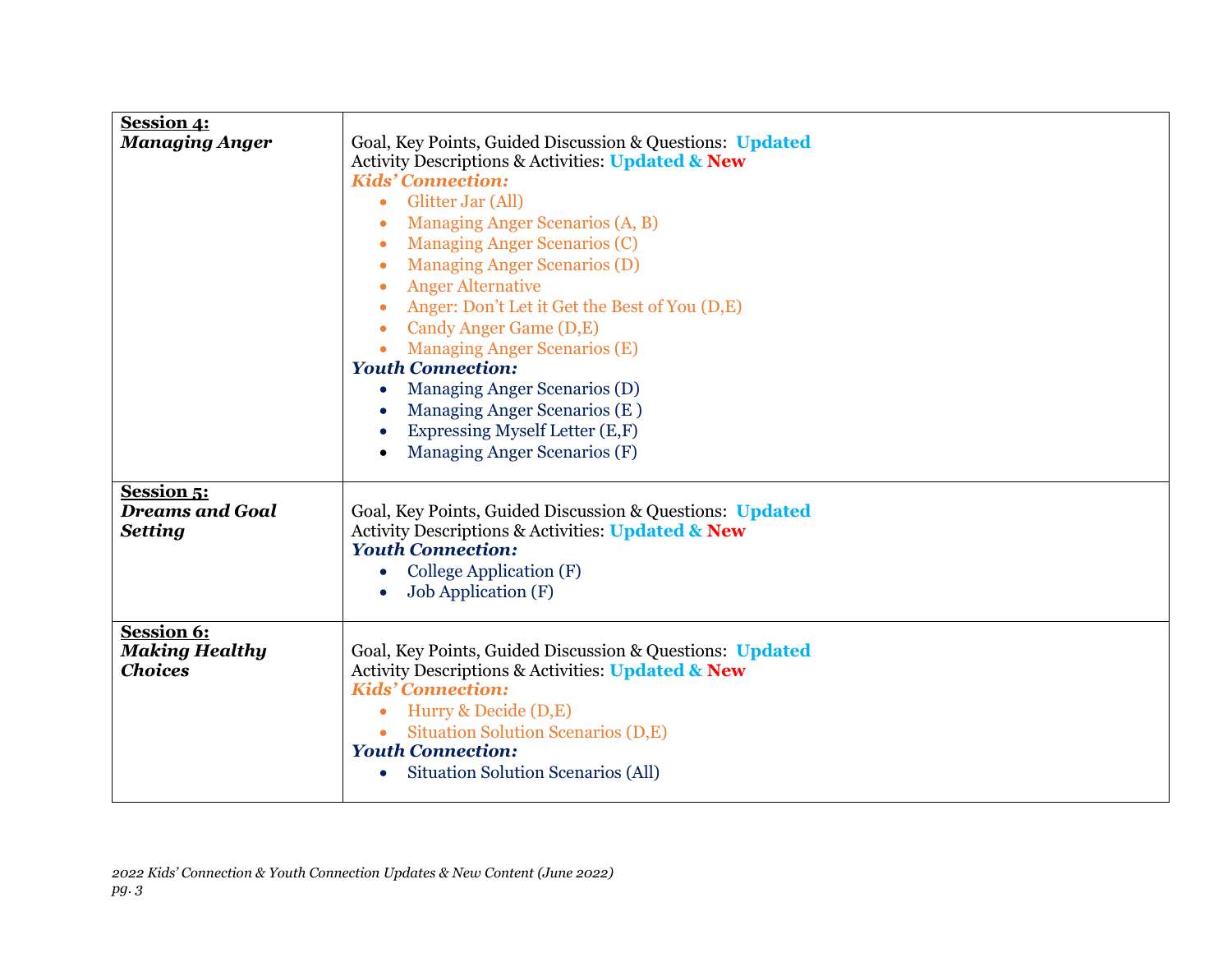| <b>Session 7:</b><br><b>Friends</b>                                    | Goal, Key Points, Guided Discussion & Questions: Updated<br><b>Activity Descriptions &amp; Activities: Updated &amp; New</b><br><b>Kids' Connection:</b><br>Being A Friend Scramble (A,B,C)<br>Being a Friend Scramble (D,E)<br>Relationship Characteristics (D,E)<br>$\bullet$<br><b>Youth Connection:</b><br>Being A Friend Scramble (All)<br>Friend Acrostic (D,E,F) |
|------------------------------------------------------------------------|-------------------------------------------------------------------------------------------------------------------------------------------------------------------------------------------------------------------------------------------------------------------------------------------------------------------------------------------------------------------------|
| <b>Session 8:</b><br><b>Resisting Negative Peer</b><br><b>Pressure</b> | Goal, Key Points, Guided Discussion & Questions: Updated<br>Activity Descriptions & Activities: Updated & New<br><b>Kids' Connection:</b><br><b>Practicing With Puppets Scenarios</b><br>Resisting Negative Peer Pressure Scenarios (C,D,E)<br><b>Youth Connection:</b><br><b>Resisting Negative Peer Pressure Scenarios (All)</b>                                      |
| <b>Session 9:</b><br><b>Putting It All Together</b>                    | Goal, Key Points, Guided Discussion & Questions: Updated<br>Activity Descriptions & Activities: Updated & New<br><b>Youth Connection:</b><br>Jeopardy Questions for Additional Sessions (All)<br>$\bullet$                                                                                                                                                              |
| <b>Session 10:</b><br><b>Celebration &amp;</b><br><b>Commitment</b>    | Goal, Key Points, Guided Discussion & Questions: Updated<br>Activity Descriptions & Activities: Updated & New<br><b>Kids' Connection:</b><br>Believe Acrostic (D,E)<br>$\bullet$<br>Celebrating Strengths (D,E)<br>$\bullet$<br>Major Message Stars (D,E)                                                                                                               |